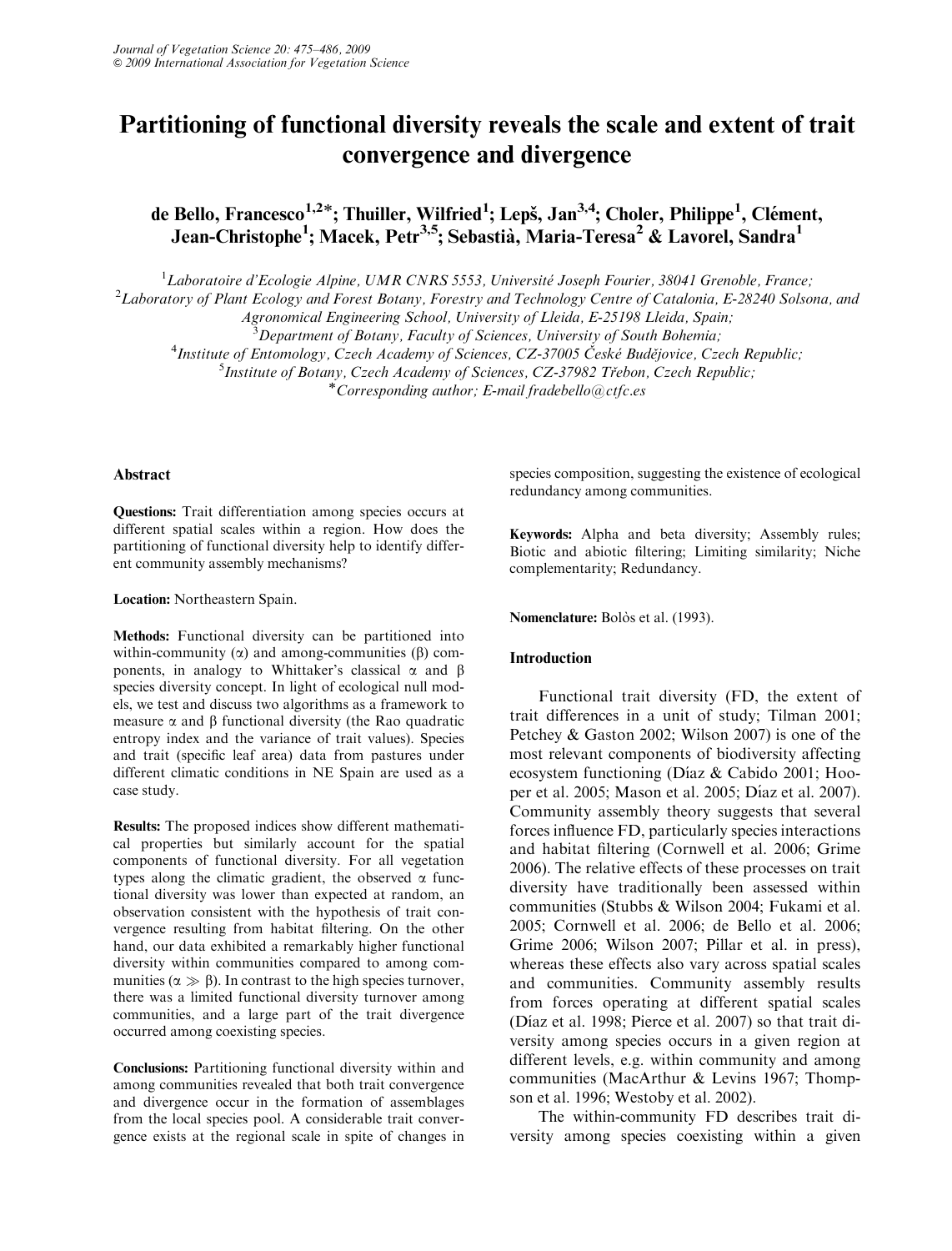community. Species interactions are supposed to increase the within-community FD, i.e. by limiting the similarity among coexisting species traits (trait divergence; Chesson et al. 2004; Stubbs & Wilson 2004; Hooper et al. 2005). On the other hand, habitat filtering reduces within-community trait differentiation, i.e. by selecting species with shared ecological tolerances from the regional species pool (trait convergence; Weiher & Keddy 1995; Díaz et al. 1998; Garnier et al. 2004; Fukami et al. 2005; Bertiller et al. 2006; Cornwell et al. 2006; Grime 2006). These assembly forces, however, also exert pressure over the among-communities FD, i.e. the trait diversity among species from different communities. Although there have been attempts to calculate among-community components of FD (Westoby et al. 2002), we still need formal frameworks to estimate and assess the relative effects of both within- and among-community trait differentiation.

Understanding spatial patterns of FD is important because it reveals the operation of nonneutral community assembly rules (Weiher & Keddy 1995; Stubbs & Wilson 2004; Cornwell et al. 2006; Mason et al. 2007; Mouillot et al. 2007; Petchey et al. 2007). If local assemblages are composed of random sets of species, their FD values will tend to be distributed according to null models. Nonrandom distributions of species traits indicate that processes such as limiting similarity or environmental filtering structure local assemblages (Mason et al. 2007; Mouillot et al. 2007; Petchey et al. 2007). Therefore, by comparing observed patterns in FD to null expectations, it is possible to test different hypotheses about community assembly that determine trait convergence and divergence among species. Nevertheless, the spatial partitioning of FD is normally not taken into account by such null model approaches. The assessment of within community FD alone only allows for the existence of either trait convergence or trait divergence (see e.g. Fig. 1 in Petchey et al. 2007).

In this paper, we first recall Whittaker's (1975) classical concepts of within- and among-community species diversity and express them in terms of trait diversity. Then, using field data from pastures in NE Spain, we partition both species diversity and FD into different spatial components. We apply two FD algorithms and use null models to compare expected and observed FD partitioning. We conclude that the assessment of trait diversity at different spatial scales, combined with ecological null models, provides a robust framework giving new insights into processes of species assembly and coexistence. In particular, the extent of  $\alpha$  and  $\beta$  FD will clarify the

relative strength and spatial scale of governing forces for trait convergence and divergence (Grime 2006; Wilson 2007).

# The Spatial Components of Species Diversity sensu Whittaker

Diversity has been traditionally defined as the variety and abundance of species in a defined unit of space (Magurran 2004). It is measured at various levels of resolution and decomposed into different spatial components highlighting the mechanisms that underlie ecological differentiation and species coexistence (Loreau 2000; Pavoine et al. 2004; de Bello et al. 2007b). The total species diversity in a region ( $\gamma$  diversity) can be partitioned into the within-community diversity ( $\alpha$  diversity) and the amongcommunities diversity  $(\beta$  diversity; Whittaker 1975). This partitioning could be additive (e.g.  $\gamma = \alpha + \beta$ ) or multiplicative ( $\gamma = \alpha \times \beta$ ), depending on models and mathematical indices used (Lande 1996; Loreau 2000; Veech et al. 2002; Ricotta 2005; Jost 2007).

Alpha species diversity has been conventionally expressed as the number of coexisting species within a given community (i.e. species richness), or by composite indices that incorporate the proportion of each species (e.g. Simpson index; Magurran 2004 and references therein). Beta species diversity has been defined as the extent of turnover (or dissimilarity) among communities, i.e. how much diversity is added when pooling different communities together. Several methods for  $\beta$  species diversity measurements have been developed (Magurran 2004). One simple and intuitive formula is based on partitioning the different spatial components of species richness:  $\beta = \gamma - \bar{\alpha}$ (Lande 1996; Loreau 2000; Veech et al. 2002; Ricotta 2005), where  $\beta$  is defined as the difference between the total richness in a region  $(\gamma)$  and the average richness within all communities present in that area  $(\bar{\alpha})$ . The disadvantage of this approach is that the total regional richness  $(y)$  is often estimated only using a subset of representative communities within the region (Magurran 2004). As a consequence,  $\beta$  and  $\gamma$ increase with the number of sampled units.

## Methods to Assess  $\alpha$  and  $\beta$  Functional Diversities

Recently, the partitioning of FD into within and among communities ( $\alpha$  and  $\beta$  trait diversity) has been proposed in analogy to Whittaker's  $\alpha$  and  $\beta$ species diversity (Pavoine et al. 2004; Ricotta 2005). This analogy suggests that  $\alpha$  and  $\beta$  FD are calcu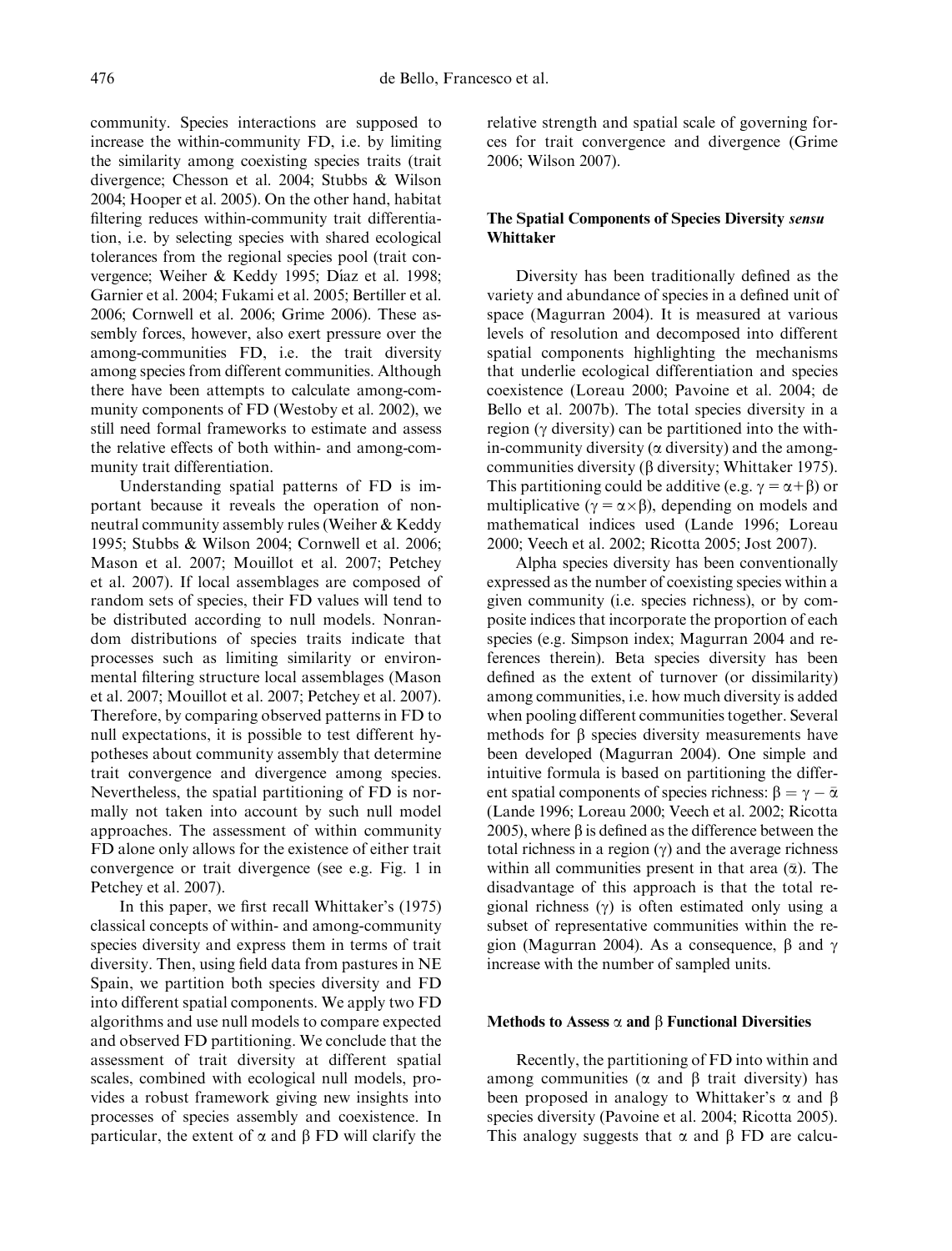lated for a set of communities in the same way as species diversity. Yet evidence from real communities is scarce, probably because questions on how to define, measure and assess FD variability remain open (Lepš et al. 2006; Petchey & Gaston 2006). Here we discuss two techniques to assess  $\alpha$  and  $\beta$ trait diversities for a set of communities: (1) the Rao quadratic entropy index, FD Rao, and (2) an index based on functional trait variance, modified from Mason et al. (2005), FD Mason. These indices, used as an example for a framework of FD partitioning, are among those taking species abundance into account and having larger applicability in FD calculation (Mason et al. 2003, 2005; Lepš et al. 2006; Petchey & Gaston 2006; Lavorel et al. 2008). The framework discussed may be extrapolated and adapted to other indices of functional diversity, including those not considering species abundance (Mason et al. 2007; Petchey et al. 2007). Here, the framework is illustrated using vascular plant data sampled in pastures along a climatic gradient in northeastern Spain (Table 1).

# The Rao index

## Alpha functional trait diversity

The within-community functional trait diversity  $(\alpha$  FD) can be defined as the extent of trait dissimilarity among species in a community (Petchey & Gaston 2002; de Bello et al. 2006). Several indices of within-community FD have been proposed and analysed (Petchey & Gaston 2006 for a review). In particular, the quadratic entropy index of diversity proposed by Rao (1982) has recently been applied to calculate  $\alpha$  functional diversity (Pavoine et al. 2004; Ricotta 2005; de Bello et al. 2006). The FD index calculated with Rao's formula is of particular interest because it generalizes the common and intuitive index of the Simpson species diversity (if all the species have different traits, the Rao FD equates to Simpson diversity; see Pavoine et al. 2004; Ricotta 2005; Lepš et al. 2006). Consequently, species and functional diversity could be compared via the Rao index (Pavoine & Dolédec 2005; de Bello et al. 2006).

The Rao index for species diversity represents the probability that two randomly chosen individuals within a community (i.e.  $\alpha$ ) are from different taxa (Ricotta 2005; Lepš et al. 2006). This means that the Rao index is equal to 1 minus the Simpson dominance index, D (for demonstrations see Botta-Dukat 2005):

$$
D = \sum_{i=1}^{s} p_i^2 \tag{1}
$$

Table 1. Partitioning of species diversity (using species richness and the Simpson index of species diversity, SD) and functional diversity (using the Rao index, ''FD Rao'', and the variance approach, ''FD Mason'') into different spatial components ( $\alpha$ ,  $\beta$  and  $\gamma$ ;  $\%$  = percentage accounted by  $\alpha$  and  $\beta$  over  $\gamma$ ). The moisture index for each vegetation belt reflects mean annual precipitation over potential evapotranspiration (P/PET; i.e. higher values indicate more humid conditions).

| Regions (5 vegetation belts)         | Species diversity |               |      |               | Functional diversity |             |       |               |
|--------------------------------------|-------------------|---------------|------|---------------|----------------------|-------------|-------|---------------|
|                                      | no. sp.           | $\frac{0}{0}$ | SD   | $\frac{0}{0}$ | Rao                  | $^{0}/_{0}$ | Mason | $\frac{0}{0}$ |
| $\gamma$ total all regions           | 134               | 100           | 0.98 | 100           | 0.76                 | 100         | 37.21 | 100           |
| $\bar{\alpha}$ within sites          | 25.9              | 19.3          | 0.92 | 93.5          | 0.68                 | 90.0        | 31.35 | 84.3          |
| $\beta$ among sites                  | 108.1             | 80.7          | 0.06 | 6.5           | 0.08                 | 10.0        | 5.86  | 15.7          |
| Veg. belt 1 (moist. index $= 0.39$ ) |                   |               |      |               |                      |             |       |               |
| $\gamma$ total region                | 46                | 100           | 0.94 | 100           | 0.72                 | 100         | 29.32 | 100           |
| $\bar{\alpha}$ within sites          | 15.9              | 34.5          | 0.89 | 94.5          | 0.68                 | 94.7        | 27.62 | 94.2          |
| $\beta$ among sites                  | 30.1              | 65.5          | 0.05 | 5.5           | 0.04                 | 5.3         | 1.70  | 5.8           |
| Veg. belt 2 (moist. index $= 0.50$ ) |                   |               |      |               |                      |             |       |               |
| $\gamma$ total region                | 65                | 100           | 0.96 | 100           | 0.72                 | 100         | 63.34 | 100           |
| $\bar{\alpha}$ within sites          | 21                | 32.3          | 0.89 | 93.1          | 0.64                 | 89.3        | 56.04 | 88.5          |
| β among sites                        | 44                | 67.7          | 0.07 | 6.9           | 0.08                 | 10.7        | 7.30  | 11.5          |
| Veg. belt 3 (moist. index $= 0.72$ ) |                   |               |      |               |                      |             |       |               |
| $\gamma$ total region                | 74                | 100           | 0.96 | 100           | 0.71                 | 100         | 19.79 | 100           |
| $\bar{\alpha}$ within sites          | 28.8              | 39.0          | 0.93 | 96.1          | 0.68                 | 95.3        | 19.15 | 96.8          |
| β among sites                        | 45.1              | 61.0          | 0.04 | 3.9           | 0.03                 | 4.7         | 0.64  | 3.2           |
| Veg. belt 4 (moist. index $= 1.34$ ) |                   |               |      |               |                      |             |       |               |
| $\gamma$ total region                | 78                | 100           | 0.97 | 100           | 0.73                 | 100         | 24.74 | 100           |
| $\bar{\alpha}$ within sites          | 30.3              | 38.8          | 0.94 | 96.4          | 0.69                 | 94.0        | 23.29 | 94.1          |
| β among sites                        | 47.7              | 61.2          | 0.03 | 3.6           | 0.04                 | 6.0         | 1.45  | 5.9           |
| Veg. belt 5 (moist. index $= 2.05$ ) |                   |               |      |               |                      |             |       |               |
| $\gamma$ total region                | 53                | 100           | 0.97 | 100           | 0.74                 | 100         | 31.92 | 100           |
| $\bar{\alpha}$ within sites          | 30.3              | 57.2          | 0.94 | 97.7          | 0.72                 | 97.6        | 30.67 | 96.1          |
| $\beta$ among sites                  | 22.7              | 42.7          | 0.02 | 2.3           | 0.02                 | 2.4         | 1.25  | 3.9           |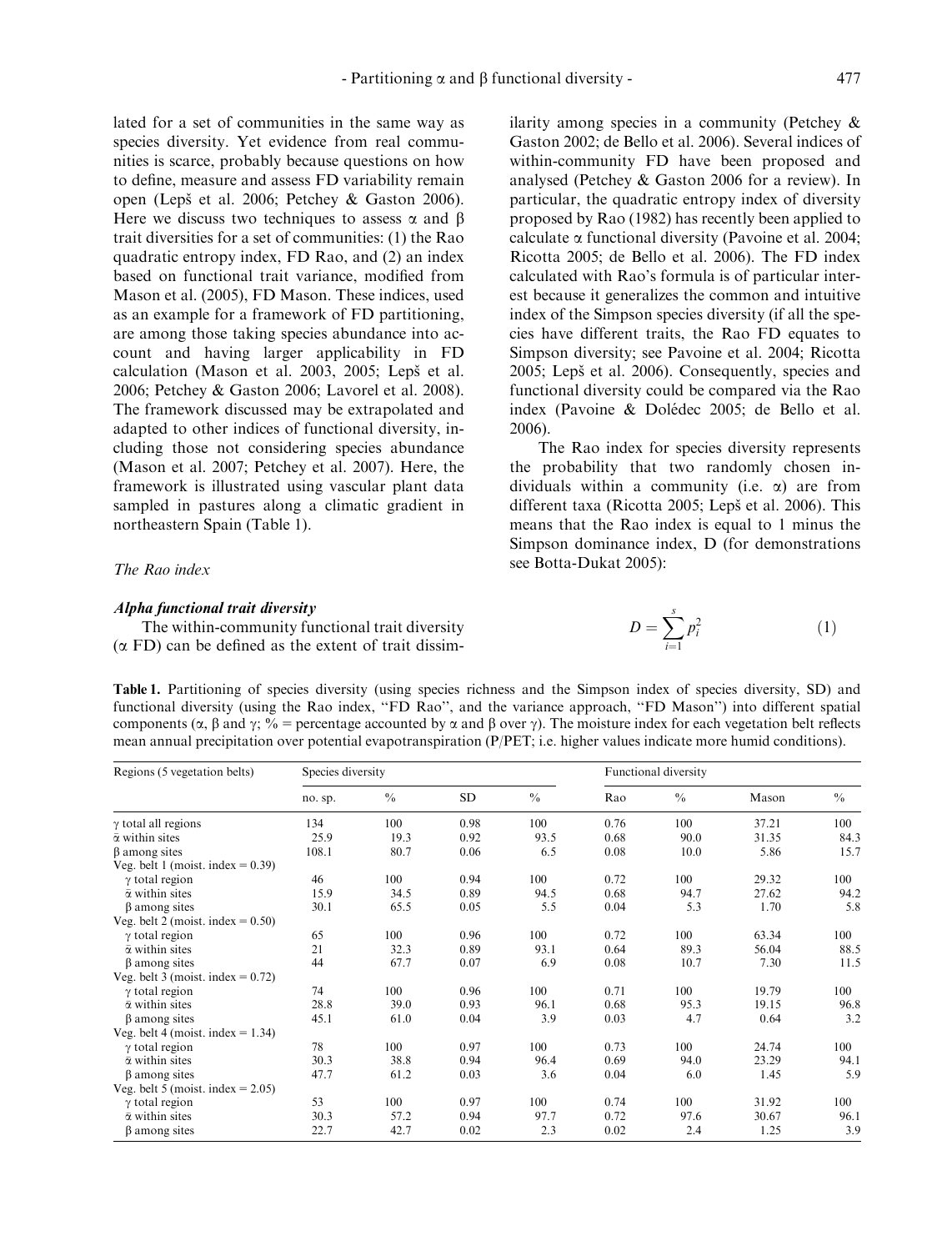where  $p_i$  is the proportion of the *i*th species in a community (i.e. sample) and s is the number of species in the community (species richness).

If we calculate FD, the Rao index indicates the expectation of trait dissimilarity between two randomly chosen individuals in a community (Ricotta 2005; Lepš et al. 2006). If  $d_{ij}$  is the dissimilarity between each pair of species i and j, the FD calculated with the Rao index gives:

$$
\alpha FD = \sum_{i=1}^{s} \sum_{j=1}^{s} d_{ij} p_i p_j \tag{2}
$$

Therefore, FD is the sum of the trait dissimilarity among all possible pairs of species, weighted by the product of the species relative abundance. By considering species abundance, the index gives highest importance to the dissimilarity between dominant species (de Bello et al. 2007a). There are several possible ways to calculate  $d_{ii}$  depending on the type of data and traits available (Mouillot et al. 2005; Ricotta 2005; Lepš et al. 2006);  $d_{ij}$  usually varies from  $0$  (species  $i$  and  $j$  totally overlap in their traits) to 1 (species  $i$  and  $j$  differ totally in their traits). For example, for a single categorical trait (e.g. legumes versus no legumes),  $d_{ij} = 1$  indicates pairs of species from different categories, while for species sharing the same category  $d_{ij} = 0$ .

For quantitative traits, various dissimilarity measures have been suggested (Mouillot et al. 2005; Ricotta 2005; Lepš et al. 2006). Here we use  $d_{ii}$  =  $1 - O$ , where O is the overlap of the trait value distribution between species (which takes into account the within-species trait variability; Fig. 1). To calculate the trait value distribution, we used the average and standard deviation of the trait values measured for each species in the field, and calculated the overlap assuming normal distribution of trait values (see e.g. Fig. 3 in Lepš et al. 2006). The dissimilarity (and consequently the FD index) can be applied for single and multiple traits (de Bello et al.  $2006$ ; Lepš et al.  $2006$ ). The way in which dissimilarity is calculated is one of the most important methodological decisions affecting the behaviour of FD.

#### Beta functional trait diversity

Recently, Pavoine et al. (2004), Pavoine & Dolédec (2005) and Ricotta (2005) have proposed partitioning of FD into different spatial components with the Rao index. With different mathematical approaches, they proposed calculation of the  $\beta$ (among-communities) and  $\gamma$  (regional) components

of trait diversity, similar to Whittaker's additive approach ( $\gamma = \alpha + \beta$ ; Veech et al. 2002). This allows the partitioning of the total functional diversity in a way analogous to the decomposition of the sum of squares in ANOVA (Pavoine et al. 2004; Ricotta & Marignani 2007). Such partitioning of diversity can also be used to compare various diversity components simultaneously (e.g. genetic, phylogenetic, taxonomic and functional, depending on the information used to define  $d_{ij}$ ; Pavoine et al. 2004; Hardy & Senterre 2007). Similar to the decomposition of sum of squares in ANOVA, the method can be applied at multiple scales (e.g. to hierarchical structured data or, possibly, to factorial designs; Pavoine  $& Dolédec 2005$ . With the Rao approach,  $\beta$  FD reflects how much new functional diversity is gained when pooling different communities together. In particular,  $\beta$  Rao FD is the difference between  $\gamma$  (the expectation of dissimilarity of two random individuals in the whole region) and  $\bar{\alpha}$  (the expected dissimilarity of two individuals within communities).



Fig. 1. Comparison of FD values in two hypothetical communities with four species and with different trait va $lue$  overlaps among species (curves  $=$  trait value distribution for each species; bigger curve intersection  $=$ greater overlap). Two indices are presented: the FD Rao index (which calculates the dissimilarity between all pairs of species), and the FD Mason (sums the species trait deviation with respect to the community trait mean). Community 1 has a more even trait value distribution, i.e. with smaller trait overlap. Community 2 has a higher trait overlap among species (e.g. two herbs, species  $e$  and  $f$ , and two trees, species  $g$  and  $h$ , with height as a trait; i.e. theoretical lower niche complementarity). The two FD indices can lead to different results: the FD Mason is higher in community 2 (the sum of deviation of species mean trait is higher than in community 1), but the FD Rao is lower (increased overlap, for example between species  $e$  and  $f$ ). Note that this difference is valid when the trait dissimilarity in the Rao index is based on the overlap of trait value distribution.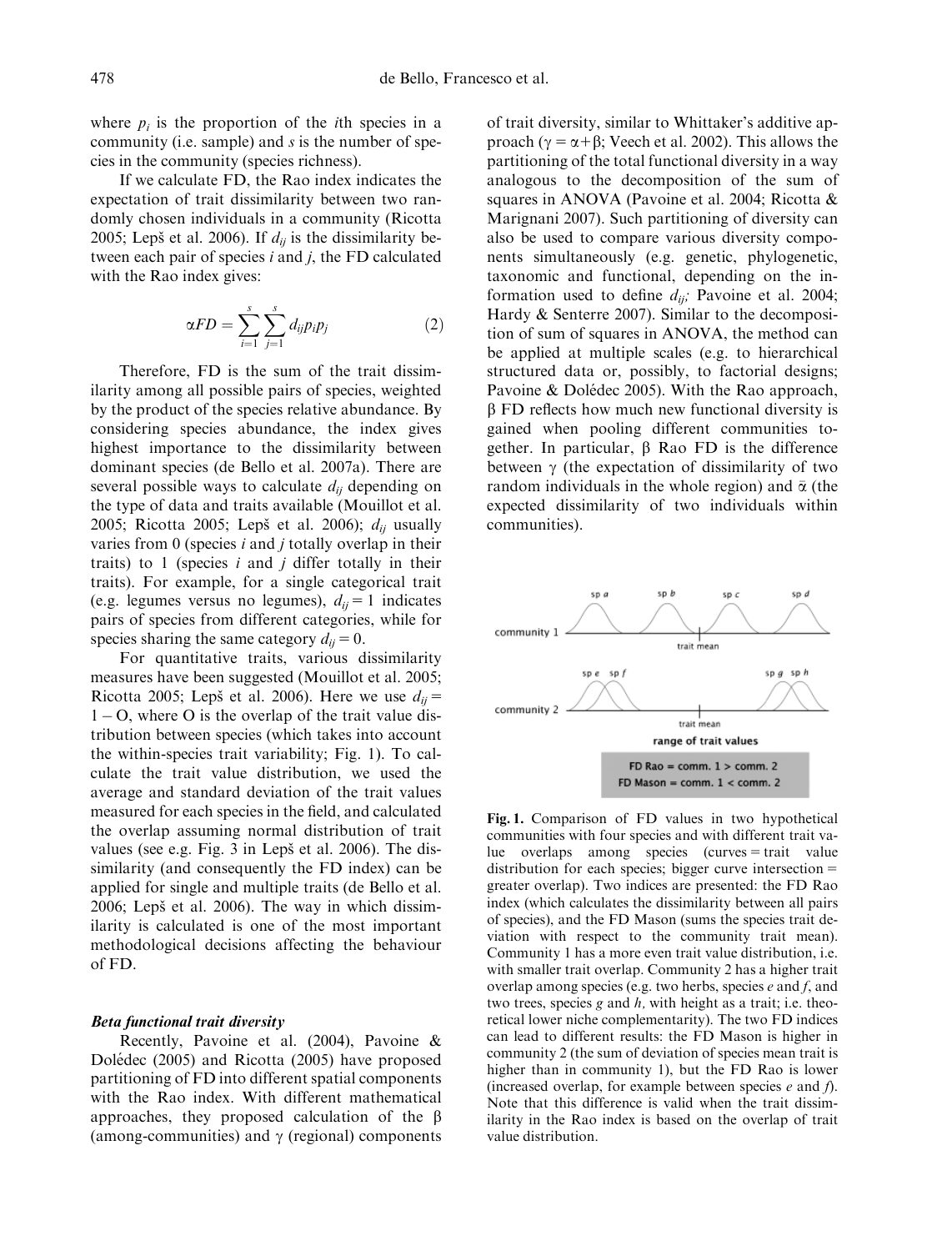#### Rao index application

The approach of calculating different spatial components of FD with the Rao index is appealing and relatively easy to use. To calculate different spatial components of FD it is necessary to follow three steps: (1) calculate the  $\alpha$  FD for every community; (2) calculate the  $\gamma$  (regional) FD; and then (3) the  $\beta$  FD is defined by  $\beta = \gamma - \overline{\alpha}$ . To calculate the  $\gamma$  FD (i.e. step 2), it is necessary to treat the study region as a single sample (being the proportion of species occurring in the region equal to the average over all sampling points):

$$
\gamma FD = \sum_{i=1}^{s} \sum_{j=1}^{S} d_{ij} P_i P_j \tag{3}
$$

where

$$
P_i = \sum_{c=1}^{n} p_{ic}/n \tag{4}
$$

c is the number of sampling points  $(1 \text{ to } n)$  in the region, and S is the number of species in the region. In order to calculate FD for a given sample, it is essential to have two matrices of data: one containing species abundances (or presence/absence) in different communities (i.e. the sampling points) and another containing the traits of each species. Algorithms and examples to calculate FD are available, e.g. at http://botanika.bf.jcu.cz/suspa/FunctDiv.php. The calculation of  $\alpha$ ,  $\beta$  and  $\gamma$  species diversity could be similarly considered using the Simpson index, i.e. following the above-mentioned steps (1–3), where only the species by samples matrix is necessary.

# The Mason index

Another well-known index of FD is the index of functional divergence that was originally proposed by Mason et al. (2003, 2005) for  $\alpha$  FD. This intuitive approach considers the  $\alpha$  FD as the variance of species traits within a community (i.e. their deviation from the community mean). Two communities might have a similar mean trait value but a different deviation from this mean (practically, this can be seen as the error bars shown around the community mean trait value). In particular, the  $\alpha$  functional trait diversity could be defined as:

$$
\alpha FD = \sum_{i=1}^{s} p_i (x_i - \bar{x})^2, \qquad (5)
$$

where  $p_i$  is the proportion of the *i*th species, *s* is the number of species in the community (species richness),  $x_i$  is the mean trait value of the *i*th species, and  $\bar{x}$  is the community mean (or aggregated mean value, see also Fig. 1) calculated as:

$$
\bar{x} = \sum_{i=1}^{s} p_i x_i \tag{6}
$$

This  $\alpha$  functional diversity represents the overall variance of a given trait in a community. Note that the index in formula (3) is modified with respect to Mason et al. (2003, 2005), i.e. without the original transformation proposed by the authors (Lepš et al. 2006). Following the same approach,  $\beta$  functional diversity is defined as:

$$
\beta FD = \sum_{c=1}^{n} \frac{1}{n} (\bar{x}_c - \bar{x}_{region})^2 \tag{7}
$$

where  $n$  is the number of communities (samples) in the region,  $x_c$  is the average of the cth community  $(c = 1,2,..., n)$  and  $x_{region}$  is the overall mean across all communities in a region. With this formula, the  $\beta$ functional diversity represents the increase in variance resulting from pooling different communities together.

Similar to Rao's index, this approach can also be used to decompose diversity as for the sum of squares in ANOVAs. A disadvantage of using Mason's FD approach is that the trait diversity is calculated only using the species trait mean values. Consequently, the within-species variability for a trait is not accounted for (Mouillot et al. 2005; Lepš et al. 2006) and, therefore, it cannot consider the possible overlap between pairs of species (as with d calculated using species overlap in the Rao index; Fig. 1). This latter characteristic could lead to different results and information between FD Rao and FD Mason (note that if trait overlap is not taken into account in the calculation of trait dissimilarity, the two indices give similar results because of similar mathematical formulations; not shown). For example, the FD Mason has high values when species have very different traits from the community mean, even if some species have overlapping traits between them (Fig. 1, community 2; e.g. a community with two tree species and two herbaceous species, with height as a trait). The latter is a case in which FD Rao will have low values because some pairs of species overlap in their traits (resulting in a more realistic estimate of niche space occupied).

## Case study

We sampled 60 plant communities from pastures along an altitudinal and climatic gradient in NE Spain. The samples  $(100 \text{ m}^2 \text{ each})$  were dis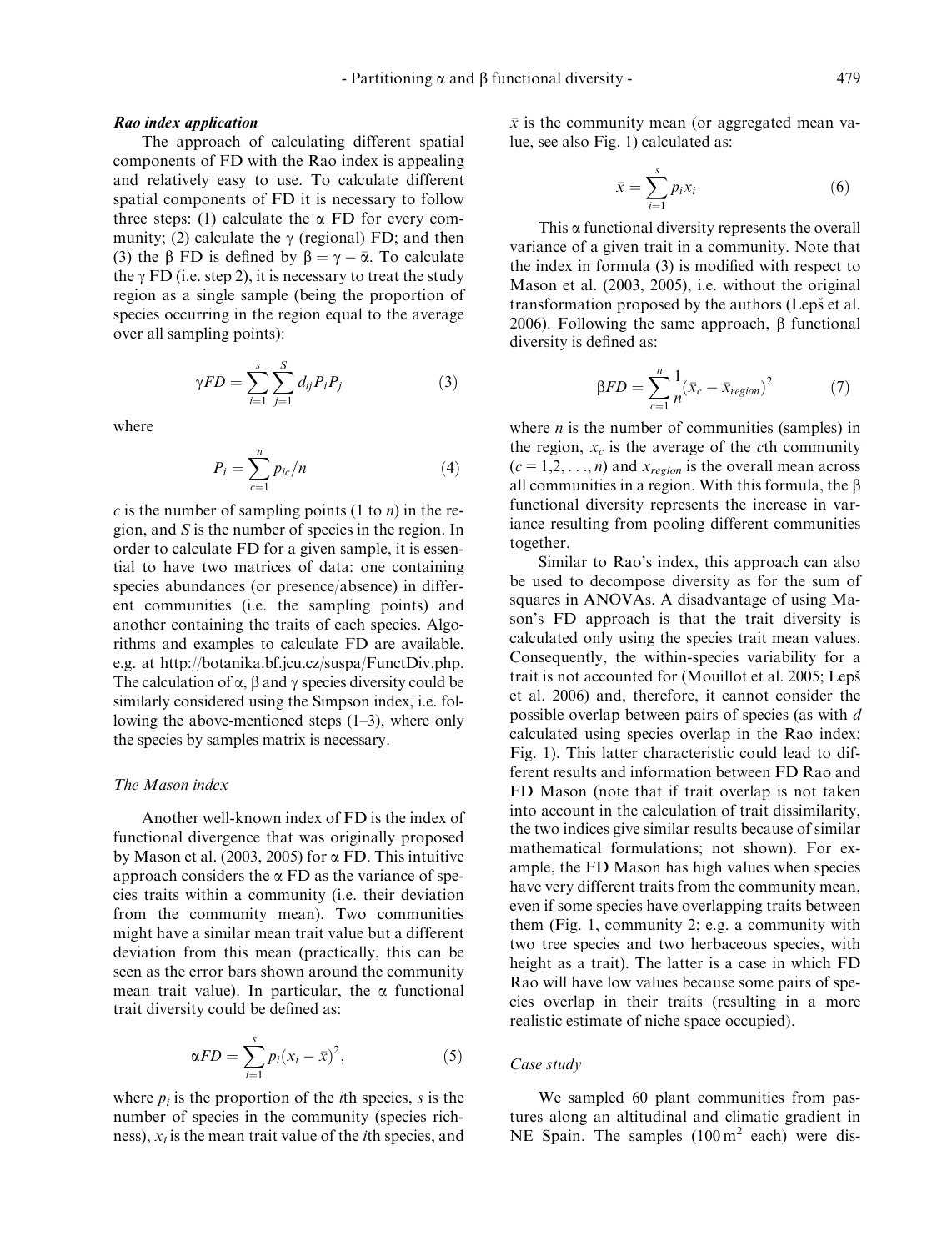tributed across five vegetation belts along the gradient (12 samples per region in a factorial design, see de Bello et al. 2006, 2007b for details). Species frequency was recorded as presence/absence in  $100\times1$  m<sup>2</sup> quadrats for each sample. Data was used to calculate: (1) species diversity using the Whittaker additive approach, (2) Simpson species diversity and FD with the Rao index and (3) following Mason's approach (Table 1).

The species included in the case study were the most frequent (and consequently the most dominant) vascular plant species found along the gradient (134 species of the total 404 found in the study, representing on average  $>74\%$  of the total vegetation composition for each sample). The turnover of these species among communities thus reflects replacement of the most abundant species. For this example, we considered specific leaf area (SLA) as a single trait to calculate FD. This trait is of particular relevance because it mirrors a fundamental axis of differentiation among species (Díaz et al. 2004), from more ''acquisitive'' (higher SLA, rapid acquisition of resources) to more ''conservative'' (lower SLA, conservation of resources within protected tissues) strategies. SLA was measured for all the 134 most abundant species (with a minimum of five individuals $\times$ two leaves per species). The mean and standard deviation for the SLA values for each species were used to calculate species overlap for the Rao index (details in Lepš et al. 2006).

## Null models

Randomization tests were applied to calculate ''null'' distributions of species composition (i.e. on the species $\times$ plot matrix) and both indices of functional diversity. This was done by applying the trial swap method of Miklos & Podani (2004), which satisfies requirements for equi-distribution in the randomization. For this method, we used the commsimulator function implemented in the vegan library  $(\text{http://cc.oulu.fi/\sim}iarioksa/\text{softhelp}/\text{vegan.html})$  in the R software (R Development Core Team 2007). Reshuffling the species $\times$ plot matrices was done with three constraints, i.e. while keeping (1) the same number of species (species richness) per plot in the permuted and observed data, (2) the same number of total species occurrences per region (i.e. number of plots where the species occur in a region), and (3) the total abundance of species in a region constant (i.e. the sum of the number of quadrats occupied in all plots).

The first two constraints are usually applied in the case of swap methods (Miklos & Podani 2004); however, we considered it equally important to also keep the total abundance of each species constant (constraint no. 3), since species abundances in a region are likely to be related to species functional traits. As the trial swap was initially proposed for species occurrence data only (i.e. presence/absence), randomizations were first done on presence/absence (while respecting the first two constraints). Then, the total abundance of a given species within a region was shuffled among all plots where the species was present in the randomized matrices (R script available on request).

For each region (12 plots each), we re-sampled species composition 999 times and calculated FD indices (FD Rao and FD Mason) for each new matrix. The test of significance of observed versus expected values provides a test of the hypothesis that observed functional diversity partitioning differs from that expected at random. This, in turn, provides evidence for the effect of different assembly mechanisms in the biological communities under study.

# **Results**

## Species diversity

Our data show a substantial mismatch between partitioning (i) the species richness and (ii) the Simpson index (left section in Table 1). The  $\beta$ Simpson index is much lower than the  $\beta$  species richness (over  $\gamma$ ). The  $\beta$  Simpson diversity index (or SD) accounted for  $6.5\%$  of the diversity in whole region and ranged from 2.3% and 6.9% within each vegetation belt, while the  $\beta$  species richness accounted for around 80% diversity over the whole region and ranged between 42.7% and 67.7% within each belt (Table 1). This result (and similarly Pavoine & Dolédec 2005) indicates that the  $\beta$  species richness and the  $\beta$  Simpson diversity indices measure noticeably different properties in species turnover among communities.

The  $\beta$  Simpson index shows increases in the probability that two species will be from different taxa when communities are pooled. Hence, when  $\alpha$ Simpson species diversity is high,  $\beta$  diversity is low whatever the extent of the turnover of species (Jost 2007). High  $\alpha$  Simpson species diversity implies a strong probability that individuals in a community are different. Therefore, it is likely that this probability cannot increase more by increasing the number of samples and pooling communities with very different compositions. As a result, the  $\beta$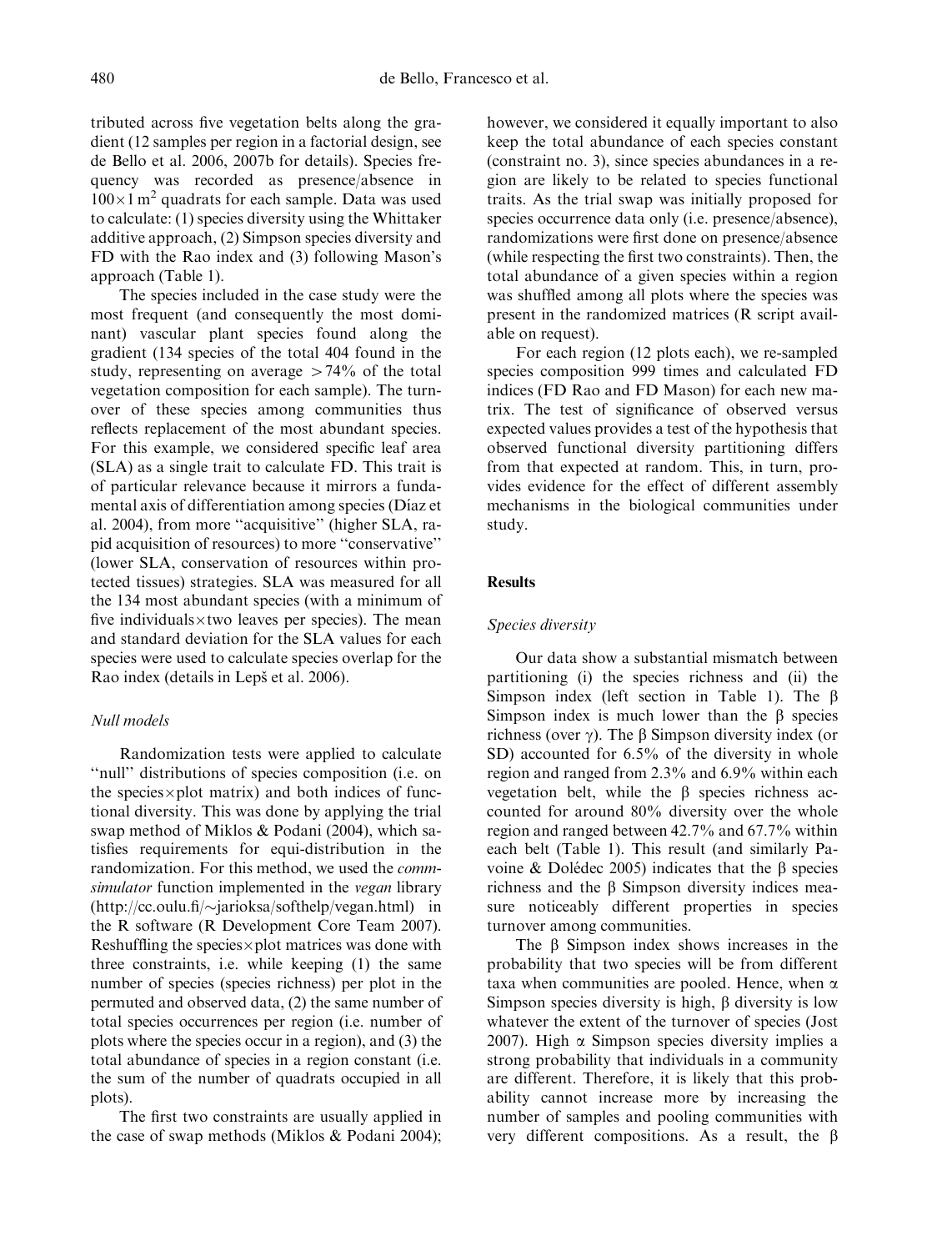Simpson will be low even if there is high turnover of species. Our data, with communities having high values of  $\alpha$  Simpson diversity, represent an example of such a situation (Table 1); since the least abundant species along the gradient were not considered, high  $\beta$  species richness reflects a high turnover of the most abundant species. This indicates that the  $\beta$ Simpson index does not specifically focus on the turnover in species composition and that caution is needed in its comparison with other indices of diversity, e.g. species richness and FD. The limitation of comparing the  $\beta$  Simpson diversity with the  $\beta$ richness can be resolved by applying the correction proposed by Jost (2007) to the Simpson index (i.e.  $\beta = (\gamma - \alpha)/(1 - \alpha)$ . After correction,  $\beta$  Simpson values from our data approached  $\beta$  richness values (after correction  $\beta$  Simpson = 75% of the diversity in the whole region, instead of 6.5% obtained without correction).

## Functional diversity

Comparing FD Rao with FD Mason produced very similar results in partitioning the spatial components of functional diversity (right section in Table 1). In the whole region and within each vegetation belt, the proportions of  $\alpha$  and  $\beta$  FD accounted for were similar with both methods (Table 1).  $\beta$  FD Rao accounted for 10% diversity over the whole region and ranged between 2.4% and 10.7% within each vegetation belt, while β FD Mason accounted for 15.7% diversity over the whole region and ranged between 3.9% and 11.5% within each belt (Table 1). In our data set, the absolute values of  $\gamma$  FD showed the most notable difference between the two methods: it was rather stable across vegetation belts with Rao's index while it showed marked differences with FD Mason, probably because one index was scaled between 0 and 1 while the other was not. In all vegetation belts considered, and irrespective of the FD index, the observed  $\alpha$  FD was lower than expected at random, while, as a result, the observed  $\beta$  FD was higher than expected at random (Fig. 2). These trends were more pronounced at the regional scale, i.e. taking into account species turnover along the climatic gradient (Fig. 2). Finally,  $\beta$  FD Rao was remarkably higher than  $\alpha$  FD Rao even when applying a correction similar to that proposed by Jost (2007) for Simpson diversity (after correction  $\beta$  FD Rao = 25% for the whole region; potentially, the same correction could also be applied to the Rao index, l. Jost et al. pers. comm.).

# **Discussion**

Irrespective of the FD index used, we observed strong patterns highlighting different community assembly mechanisms. First, the observed  $\alpha$  functional diversity was lower than expected by chance (i.e.  $\alpha$  FD observed  $\alpha$  FD expected), an observation consistent with the hypothesis of trait convergence resulting from habitat filtering (Cornwell et al. 2006; Mason et al. 2007; Mouillot et al. 2007; Petchey et al. 2007). A lower observed versus expected FD should indicate that environmental filters constrain coexisting species to share some similar traits, i.e. by selecting species with similar ecological tolerances from the regional species pool (Dı´az et al. 1998; Grime 2006; Garnier et al. 2007). Although other explanations exist (Petchey et al. 2007), environmental filtering produces communities with higher similarity than expected at random, thus resulting in a functional redundancy of species traits within communities (see also Cornwell et al. 2006). As a consequence of such filtering, the among-community trait differentiation was higher than expected at random (i.e.  $\beta$  FD observed  $>\beta$  FD expected), indicating that the environment selects for species with different traits better adapted to different habitats (Weiher & Keddy 1995).

Second, we observed a remarkably higher FD for within communities compared to among communities ( $\alpha$  FD  $\gg \beta$  FD; Table 1 and Fig. 3). This suggests that differences in traits among species within a habitat can be as great as trait differences across the full range of an environmental gradient (Fonseca et al. 2000), probably resulting in a modest shift in single plant trait values along environmental gradients (Wright et al. 2004). Previous studies (Westoby et al. 2002; Pavoine  $&$  Dolédec 2005) support our observations and suggest that amongcommunities differentiation for particular traits can be relatively small compared with processes acting at local scales (within community). Consistent with our data, results from very large data sets indicate that much of the total leaf economy variation occurs among coexisting species (Wright et al. 2004). This is an important biological pattern, which suggests that the functional differentiation among species is associated with species coexistence, a result consistent with the hypothesis of limiting similarity mechanisms (MacArthur & Levins 1967; Stubbs & Wilson 2004; Hooper et al. 2005; Wilson 2007). In our data set, in particular, the coexistence of species of different growth forms in the same habitats (de Bello et al. 2006) likely underlies the coexistence of species with different SLA (Wright et al. 2004; Bertiller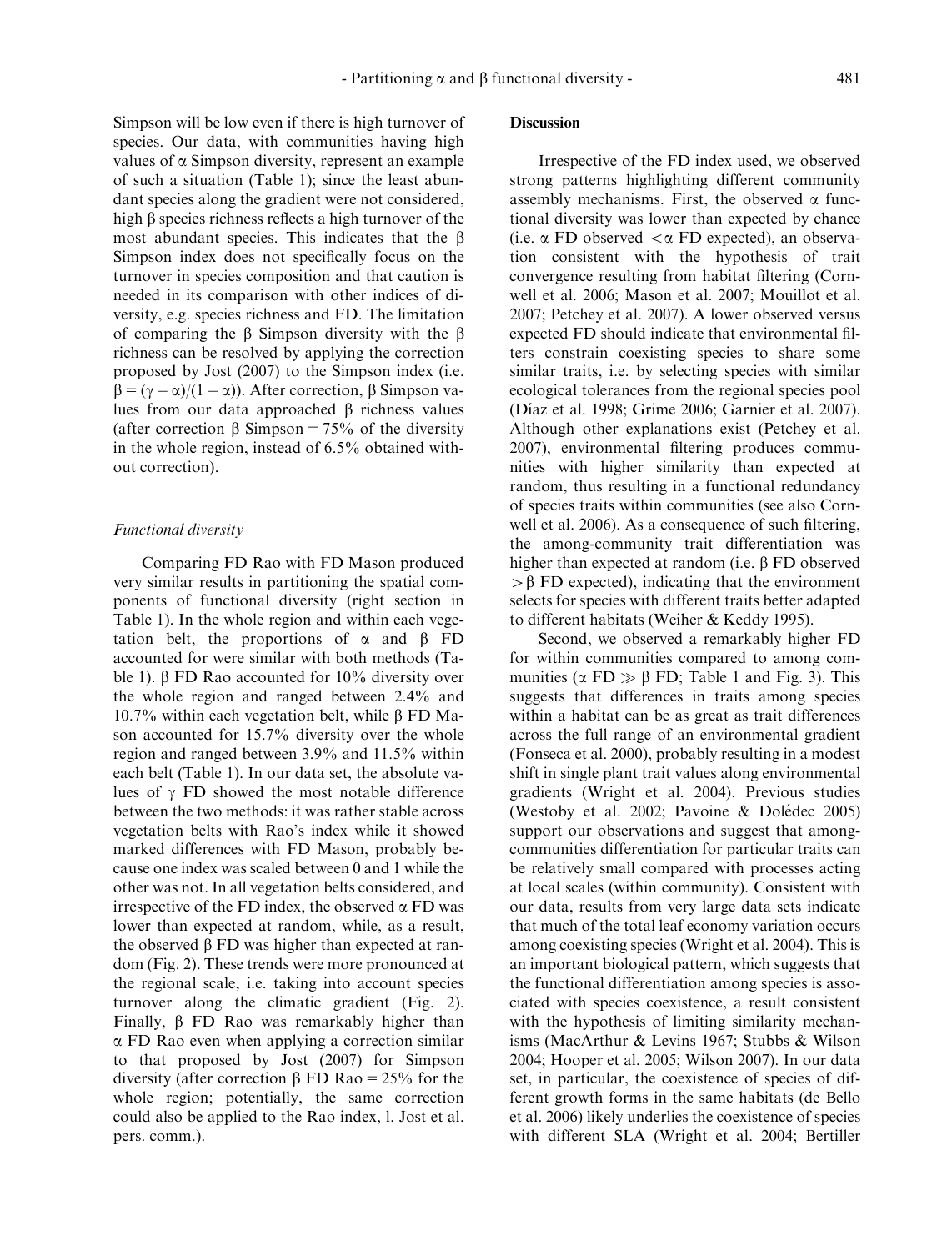et al. 2006) because trait convergence within a given growth form is expected (McIntyre et al. 1999).

However, larger  $\alpha$  FD values relative to  $\beta$  FD in observed and expected data (Fig. 2) could also result from a mathematical artifact rather than from a reflection of community assembly processes linked to trait divergence. Yet, the null algorithm applied does not assume  $\alpha$  and  $\beta$  FD vary independently (i.e.

they are complementary). Indeed, if  $\alpha$  FD is larger in the null model than in the observed data,  $\beta$  FD is necessarily smaller. Consequently, larger  $\alpha$  than  $\beta$ FD values in both observed and expected data should result from the null model formulation, in which species richness per plot, species frequencies and total abundance of species in a region are similar in the permuted and observed data. Under these



Fig. 2. Different partitioning of functional diversity in observed (black arrows) versus expected data resulting from null species distribution with 999 randomizations (grey bars). The comparison is shown for each of the different vegetation belts considered, from drier (above) to more humid (below) conditions, and for two functional diversity indices (left FD Mason, right FD Rao). Values of functional diversity for within communities  $(\alpha)$  and among communities ( $\beta$ ) reflect the percentage accounted for over the regional functional diversity  $(\gamma)$ . A test of significance of observed versus expected values is shown for each panel.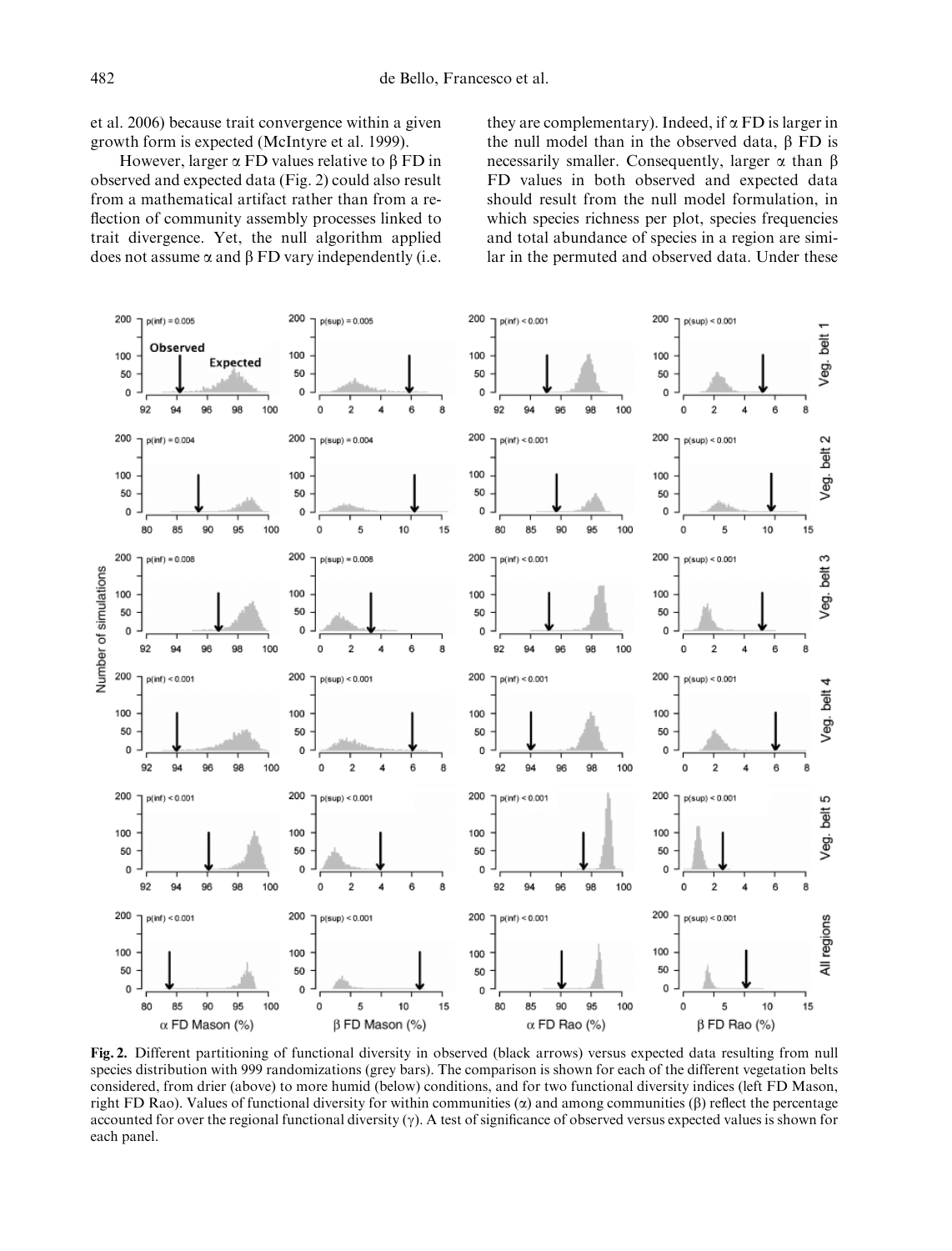circumstances, the observed  $\alpha$  is smaller than that expected under the null model, and we ascribe this to environmental filtering.

Our data, as in other studies (Fonseca et al. 2000; Westoby et al. 2002; Wright et al. 2004), demonstrate the biological importance of trait differentiation among coexisting species. Since species adapt to a given habitat through a combination of traits resulting in a number of viable arrangements, the within-habitat differentiation for particular traits is accompanied by allometric changes and/or trade-offs with other traits (Westoby et al. 2002). Therefore, new mathematical tools are needed specifically to test how such within-habitat differentiation occurs compared to that among habitats. In particular, the inherent dependence of FD  $\beta$  on FD  $\alpha$  could be avoided by developing a similar correction to that proposed by Jost (2007) for the Simpson index (L. Jost et al. pers. comm.). In this direction, also, different null models could be applicable: randomizations of only species traits (Cornwell et al. 2006), less constrained species randomizations (Petchey et al. 2007), or assessments of trait allometric relationships in random versus observed data. Each approach might be tested with both simulated and real data, to evaluate whether null models can be applied to the partitioning of functional diversity at different spatial scales. Yet, assembly rules often assume lower interspecific than intraspecific competition. As a result, the null models might also require information on numbers of individuals and their randomization.

Third, the modest turnover of FD among communities contrasts with the high turnover of species among habitats (Whittaker 1975; Fig. 3). Our data, and those in Pavoine  $\&$  Dolédec (2005), show a much more marked turnover in species (as  $\beta$  species richness) than in functional trait diversity among communities ( $\beta$  FD). Here, with SLA as an example, little functional differentiation occurred among communities over the whole gradient  $(\beta$  FD around 10–15%), although most of the differentiation in species richness occurred at that level  $(\beta$  species richness around 80%). The steep change in species turnover in this case (Table 1, de Bello et al. 2007b) was not caused by the replacement of rare or minor species, since we considered only the most abundant species along the gradient. Therefore, our data represent an indication of the contrasting turnover of species versus FD among communities. This result implies that a high replacement in species composition (taxonomical turnover) might result in a rather stable functional assemblage for certain traits (low functional turnover; e.g. Fukami et al. 2005), sug-



Fig. 3. Contrasting partitioning of diversity of species richness (i.e. first column in Table 1) versus functional diversity (based on the FD Mason, i.e. last column of Table 1) into  $\alpha$  ("within-community") and  $\beta$  ("amongcommunities'') components over all locations considered.

gesting the existence of ecological redundancy among communities (Petchey et al. 2007). Certainly, more research is needed to assess whether this pattern is maintained for different traits and for indices of FD based on multiple traits.

Ideally, to compare species and functional diversity partitioning, Rao's index should be applied to both, because the FD Rao is a generalization of the Simpson index of species diversity. Unfortunately, we showed that, due to its formulation, the Rao index for species diversity (i.e. the Simpson index) does not point specifically towards the turnover of species among communities. Therefore, for this purpose, FD could only be compared with other indices of diversity (e.g. species richness; Fig. 3), while remaining aware that different indices give different mathematical and conceptual information. Such comparisons leave open questions as to how much a different turnover in species and functional diversity depends on different methods of calculation or on different biological patterns.

To conclude, we believe that partitioning of functional diversity at different spatial scales can offer new insights into the mechanisms driving trait convergence and divergence and, therefore, the assembly and coexistence of species in biological communities. Partitioning functional diversity within and among communities reveals that both trait convergence and divergence might occur in the formation of assemblages from the local species pool. In particular, while several proofs of trait convergence resulting from habitat filtering have been provided previously (Cornwell et al. 2006; Mason et al. 2007; Mouillot et al. 2007; Petchey et al. 2007), similar proofs of the importance of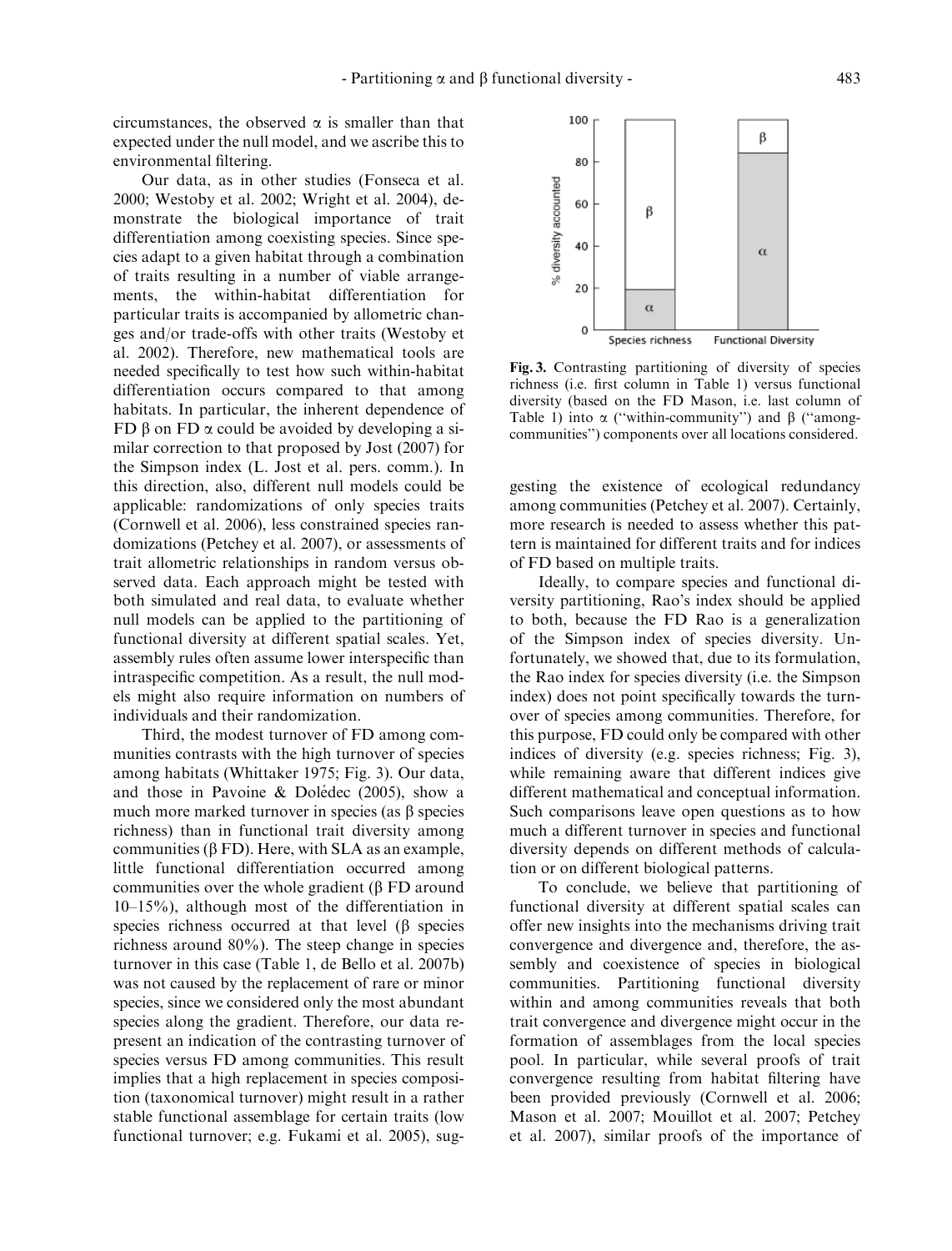limiting similarity mechanisms mostly remain overlooked (Wilson 2007; Pillar et al. in press). The assessment of the spatial components of functional diversity, and particularly along environmental gradients, can certainly offer valuable tools to address these questions and evaluate trait convergence and divergence for different traits, organisms and community types.

Acknowledgements. This work was stimulated by journal club sessions in the Laboratoire d'Ecologie Alpine. We are grateful for key inputs from Norman Mason, for the comments of Sandra Díaz on an early draft of the manuscript, for invaluable help of Jari Oksanen with the commsimulator function, and for suggestions from Lou Jost and Carlo Ricotta. Two anonymous referees contributed significantly to the clarity of the manuscript. We thank Matt Robson for language revision. FdB, WT and SL were partially supported by the DIVERSITALP project (ANR 07 BDIV 014). The research was funded by the project DIVHERBE from the French ACI-ECOGER programme, the Czech projects LC 06073, GACR(206/06/ 0098) and MSMT6007665801, the EU projects RUBI-CODE (FP6, No. 036890), PASTUS-INTERREG (I3A-4-147-E, INTERREG III-A programme, EU) and EcoChange (Challenges in assessing and forecasting biodiversity and ecosystem changes in Europe, No: GOCE-CT-2003-506675).

## References

- Bertiller, M.B., Mazzarino, M.J., Carrera, A.L., Diehl, P., Satti, P., Gobbi, M. & Sain, C.L. 2006. Leaf strategies and soil N across a regional humidity gradient in Patagonia. Oecologia 148: 612–624.
- Bolòs, O., Vigo, J., Masalles, R.M. & Ninot, J.M. 1993. Flora Manual Dels Paisos Catalans, 2nd edn. Pòrtic, Barcelona, ES.
- Botta-Dukat, Z. 2005. Rao's quadratic entropy as a measure of functional diversity based on multiple traits. Journal of Vegetation Science 16: 533–540.
- Chesson, P., Gebauer, R.L.E., Schwinning, S., Huntly, N., Wiegand, K., Ernest, M.S.K., Sher, A., Novoplansky, A. & Weltzin, J.F. 2004. Resource pulses, species interactions, and diversity maintenance in arid and semi-arid environments. Oecologia 141: 236–253.
- Cornwell, W.K., Schwilk, D.W. & Ackerly, D.D. 2006. A trait-based test for habitat filtering: convex hull volume. Ecology 87: 1465–1471.
- de Bello, F., Lepš, J. & Sebastià, M.T. 2006. Variations in species and functional plant diversity along climatic and grazing gradients. Ecography 29: 801–810.
- de Bello, F., Lepš, J., Lavorel, S. & Moretti, M. 2007a. Importance of species abundance for assessment of

trait composition: an example based on pollinator communities. Community Ecology 8: 163–170.

- de Bello, F., Lepš, J. & Sebastià, M.T. 2007b. Grazing effects on the species–area relationship: variation along a climatic gradient in NE Spain. Journal of Vegetation Science 18: 25–34.
- Díaz, S. & Cabido, M. 2001. Vive la difference: plant functional diversity matters to ecosystem processes. Trends in Ecology & Evolution 16: 646–655.
- Díaz, S., Cabido, M. & Casanoves, F. 1998. Plant functional traits and environmental filters at a regional scale. Journal of Vegetation Science 9: 113–122.
- Díaz, S., Hodgson, J.G., Thompson, K., Cabido, M., Cornelissen, J.H.C., Jalili, A., Montserrat-Marti, G., Grime, J.P., Zarrinkamar, F., Asri, Y., Band, S.R., Basconcelo, S., Castro-Diez, P., Funes, G., Hamzehee, B., Khoshnevi, M., Perez-Harguindeguy, N., Perez-Rontome, M.C., Shirvany, F.A., Vendramini, F., Yazdani, S., Abbas-Azimi, R., Bogaard, A., Boustani, S., Charles, M., Dehghan, M., de Torres-Espuny, L., Falczuk, V., Guerrero-Campo, J., Hynd, A., Jones, G., Kowsary, E., Kazemi-Saeed, F., Maestro-Martinez, M., Romo-Diez, A., Shaw, S., Siavash, B., Villar-Salvador, P. & Zak, M.R. 2004. The plant traits that drive ecosystems: evidence from three continents. Journal of Vegetation Science 15: 295–304.
- Díaz, S., Lavorel, S., de Bello, F., Quetier, F., Grigulis, K. & Robson, T.M. 2007. Incorporating plant functional diversity effects in ecosystem service assessments. Proceedings of the National Academy of Sciences of the United States of America 104: 20684–20689.
- Fonseca, C.R., Overton, J.M., Collins, B. & Westoby, M. 2000. Shifts in trait-combinations along rainfall and phosphorus gradients. Journal of Ecology 88: 964–977.
- Fukami, T., Bezemer, T.M., Mortimer, S.R. & van der Putten, W.H. 2005. Species divergence and trait convergence in experimental plant community assembly. Ecology Letters 8: 1283–1290.
- Garnier, E., Cortez, J., Billes, G., Navas, M.L., Roumet, C., Debussche, M., Laurent, G., Blanchard, A., Aubry, D., Bellmann, A., Neill, C. & Toussaint, J.P. 2004. Plant functional markers capture ecosystem properties during secondary succession. Ecology 85: 2630–2637.
- Garnier, E., Lavorel, S., Ansquer, P., Castro, H., Cruz, P., Dolezal, J., Eriksson, O., Fortunel, C., Freitas, H., Golodets, C., Grigulis, K., Jouany, C., Kazakou, E., Kigel, J., Kleyer, M., Lehsten, V., Lepš, J., Meier, T., Pakeman, R., Papadimitriou, M., Papanastasis, V.P., Quested, H.M., Quetier, F., Robson, T.M., Roumet, C., Rusch, G.M., Skarpe, C., Sternberg, M., Theau, J.P., Thebault, A., Vile, D. & Zarovali, M.P. 2007. Assessing the effects of land-use change on plant traits, community and ecosystem functioning in grasslands: a standardized methodology and lessons from an application to 11 European sites. Annals of Botany 99: 967–985.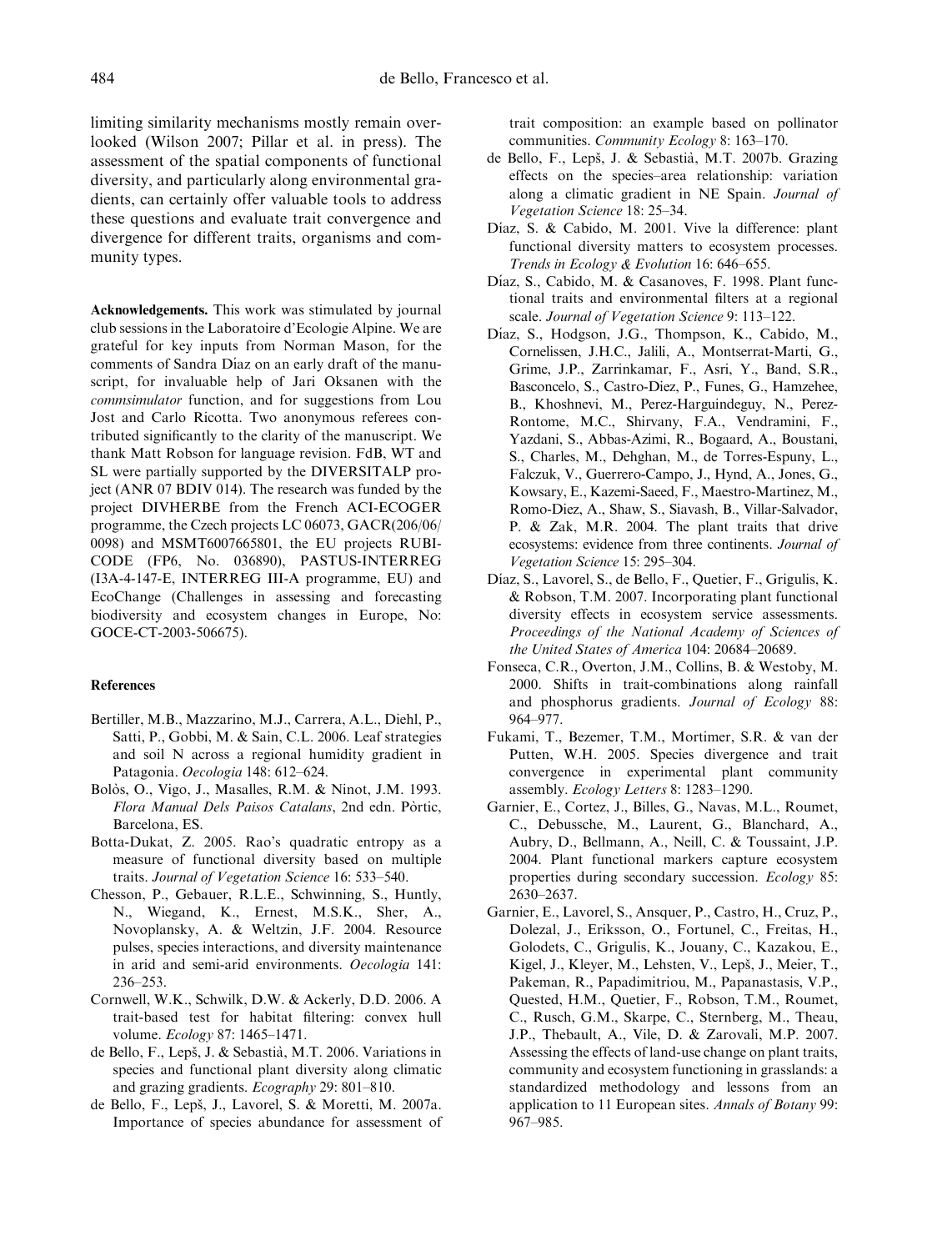- Grime, J.P. 2006. Trait convergence and trait divergence in herbaceous plant communities: mechanisms and consequences. Journal of Vegetation Science 17: 255– 260.
- Hardy, O.J. & Senterre, B. 2007. Characterizing the phylogenetic structure of communities by an additive partitioning of phylogenetic diversity. Journal of Ecology 95: 493–506.
- Hooper, D.U., Chapin, F.S., Ewel, J.J., Hector, A., Inchausti, P., Lavorel, S., Lawton, J.H., Lodge, D.M., Loreau, M., Naeem, S., Schmid, B., Setala, H., Symstad, A.J., Vandermeer, J. & Wardle, D.A. 2005. Effects of biodiversity on ecosystem functioning: a consensus of current knowledge. Ecological Monographs 75: 3–35.
- Jost, L. 2007. Partitioning diversity into independent alpha and beta components. Ecology 88: 2427–2439.
- Lande, R. 1996. Statistics and partitioning of species diversity, and similarity among multiple communities. Oikos 76: 5–13.
- Lavorel, S., Grigulis, K., McIntyre, S., Garden, D., Williams, N., Dorrough, J., Berman, S., Quétier, F., Thébault, A. & Bonis, A. 2008. Assessing functional diversity in the field – methodology matters!. Functional Ecology 22: 134–147.
- Lepš, J., de Bello, F., Lavorel, S. & Berman, S. 2006. Quantifying and interpreting functional diversity of natural communities: practical considerations matter. Preslia 78: 481–501.
- Loreau, M. 2000. Are communities saturated? On the relationship between alpha, beta and gamma diversity. Ecology Letters 3: 73–76.
- MacArthur, R. & Levins, R. 1967. The limiting similarity, convergence, and divergence of coexisting species. The American Naturalist 101: 377–385.
- Magurran, A.E. 2004. Measuring biological diversity. Blackwell, Oxford.
- Mason, N.W.H., MacGillivray, K., Steel, J.B. & Wilson, J.B. 2003. An index of functional diversity. Journal of Vegetation Science 14: 571–578.
- Mason, N.W.H., Mouillot, D., Lee, W.G. & Wilson, J.B. 2005. Functional richness, functional evenness and functional divergence: the primary components of functional diversity. Oikos 111: 112–118.
- Mason, N.W.H., Lanoiselee, C., Mouillot, D., Irz, P. & Argillier, C. 2007. Functional characters combined with null models reveal inconsistency in mechanisms of species turnover in lacustrine fish communities. Oecologia 153: 451–452.
- McIntyre, S., Lavorel, S., Landsberg, J. & Forbes, T.D.A. 1999. Disturbance response in vegetation: towards a global perspective on functional traits. Journal of Vegetation Science 10: 621–630.
- Miklos, I. & Podani, J. 2004. Randomization of presence– absence matrices: comments and new algorithms. Ecology 85: 86–92.
- Mouillot, D., Stubbs, W.J., Faure, M., Dumay, O., Tomasini, J.A., Wilson, J.B. & Do Chi, T. 2005.

Niche overlap estimates based on quantitative functional traits: a new family of non-parametric indices. Oecologia 145: 345–353.

- Mouillot, D., Dumay, O. & Tomasini, J.A. 2007. Limiting similarity, niche filtering and functional diversity in coastal lagoon fish communities. Estuarine Coastal and Shelf Science 71: 443–456.
- Pavoine, S. & Dolédec, S. 2005. The apportionment of quadratic entropy: a useful alternative for partitioning diversity in ecological data. Environmental and Ecological Statistics 12: 125–138.
- Pavoine, S., Ollier, S. & Pontier, D. 2004. Measuring, diversity from dissimilarities with Rao's quadratic entropy: are any dissimilarities suitable? Theoretical Population Biology 67: 231–239.
- Petchey, O.L. & Gaston, K.J. 2002. Functional diversity (FD), species richness and community composition. Ecology Letters 5: 402–411.
- Petchey, O.L. & Gaston, K.J. 2006. Functional diversity: back to basics and looking forward. Ecology Letters 9: 741–758.
- Petchey, O.L., Evans, K.L., Fishburn, I.S. & Gaston, K.J. 2007. Low functional diversity and no redundancy in British avian assemblages. Journal of Animal Ecology 76: 977–985.
- Pierce, G.J., Luzzaro, A., Caccianiga, M., Ceriani, R.M. & Cerabolini, B. 2007. Disturbance is the principal alpha-scale filter determining niche differentiation, coexistence and biodiversity in an alpine community. Journal of Ecology 95: 698–706.
- Pillar, V.D., Duarte, L.S., Sosinski, E.E. & Fernando, J. 2009. Discriminating trait-convergence and traitdivergence assembly patterns in ecological community gradients. Journal of Vegetation Science 20: 334–348.
- Rao, C.R. 1982. Diversity and dissimilarity coefficients a unified approach. Theoretical Population Biology 21: 24–43.
- R Development Core Team 2007. R: A language and environment for statistical computing. ISBN 3-900051- 07-0. Available from http://www.R-project.org.
- Ricotta, C. 2005. A note on functional diversity measures. Basic and Applied Ecology 6: 479–486.
- Ricotta, C. & Marignani, M. 2007. Computing betadiversity with Rao's quadratic entropy: a change of perspective. Diversity and Distributions 13: 237–241.
- Stubbs, W.J. & Wilson, J.B. 2004. Evidence for limiting similarity in a sand dune community. Journal of Ecology 92: 557–567.
- Thompson, K., Hillier, S.H., Grime, J.P., Bossard, C.C. & Band, S.R. 1996. A functional analysis of a limestone grassland community. Journal of Vegetation Science 7: 371–380.
- Tilman, D. 2001. Functional diversity. In: Levin, S.A. (ed.) Encyclopedia of biodiversity. Academic Press, San Diego.
- Veech, J.A., Summerville, K.S., Crist, T.O. & Gering, J.C. 2002. The additive partitioning of species diversity: recent revival of an old idea. Oikos 99: 3–9.